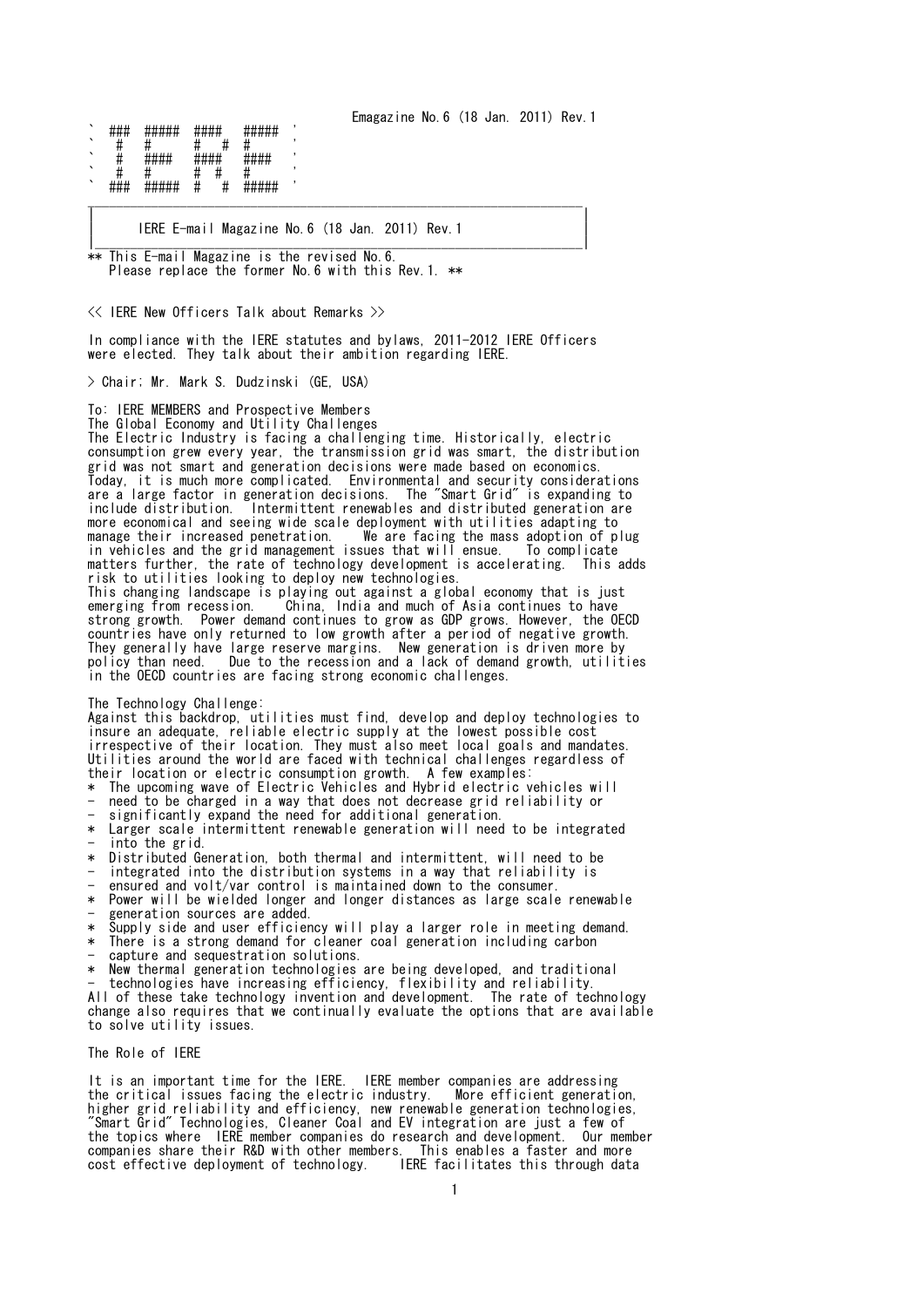Emagazine $(No6)$   $(2011-1-18)$ Rev1 exchanges, workshops, working groups and the Technical Issues and Solution Activities program. The IERE program provides value to utilities whether they are in developed or developing countries. Going forward, IERE is putting in place a mechanism that will allow its members to work jointly on technology solutions. This will expand IERE from an R&D sharing organization to one that also facilitates the joint development of technology. I would like to thank all the IERE member organizations. You recognize that actively participating in IERE can lower your cost and reduce your company's risk when evaluating and deploying new technologies. Being a member gives you the insight necessary to keep pace with changing technology and solutions to today's problems.

I would also like to encourage additional utilities and organizations that do research and development related to the electric utility industry to join IERE. Sharing research in our industry accelerates the development and deployment of technology. It can lower your cost and reduce the risk you face in deploying It can lower your cost and reduce the risk you face in deploying technology.

Best Regards

Mark Dudzinski Chairman

> Vice Chair; Dr. Rolando Nieva Gomez (IIE, Mexico)

Dear Members,

I would like to express my appreciation to the members of the Board who nominated me to serve as Vice Chair of IERE for the period of January 2011 through December 2012. In this position, I will work with my fellow IERE officers and Board members to accomplish the mission of this noble organization.

> Treasurer; Dr. Denis Faubert (Hydro Quebec, Canada)

Dear Colleagues,

It is with great pleasure that I have accepted the position of Treasurer for the International Electric Research Exchange. The IERE is a worldclass organization devoting itself to promoting research, development and technology applications to support the electrical industry. It focuses on solving the real-world problems facing our organisations. Relying on the strength of collaboration among its members throughout the world, it seeks short or long term solutions to our most pressing or toughest issues. Electricity is a high-tech business. Innovation is key to remaining at the leading edge of our trade, providing reliable and cost-effective service to our clients.

The IERE has very competent personnel at its helm. Its operations are streamlined and the expenses of the organisation are well under control. It is worth mentioning the generous support of CRIEPI that assumes a large share of the operations of IERE. As a treasurer, I will ensure that the resources of the members are well-utilized and that all revenues and expenses are well accounted for. As a member of the Board, I will work with my colleagues to provide the best possible support to the leaders<br>of IERE. I encourage you all to join this organisation in a way that I encourage you all to join this organisation in a way that we can all benefit of the talent and creativity of your staff.

<< IERE 2011 Events Schedule >>

IERE events schedule 2011 is as follows;

> Dusseldorf Workshop (May 23rd to 26)

- Local host: RWE, Germany
- Main Theme: "Integration of Renewable Energies"
- Schedule: 5/23: 20th IERE Board Meeting and Registration
- 5/24, 5/25: Workshop,
- 5/26: Technical tour (RWE Coal Innovation Center)

> Nanjing Workshop (July 24th to 27th)

- Local host: SGEPRI, China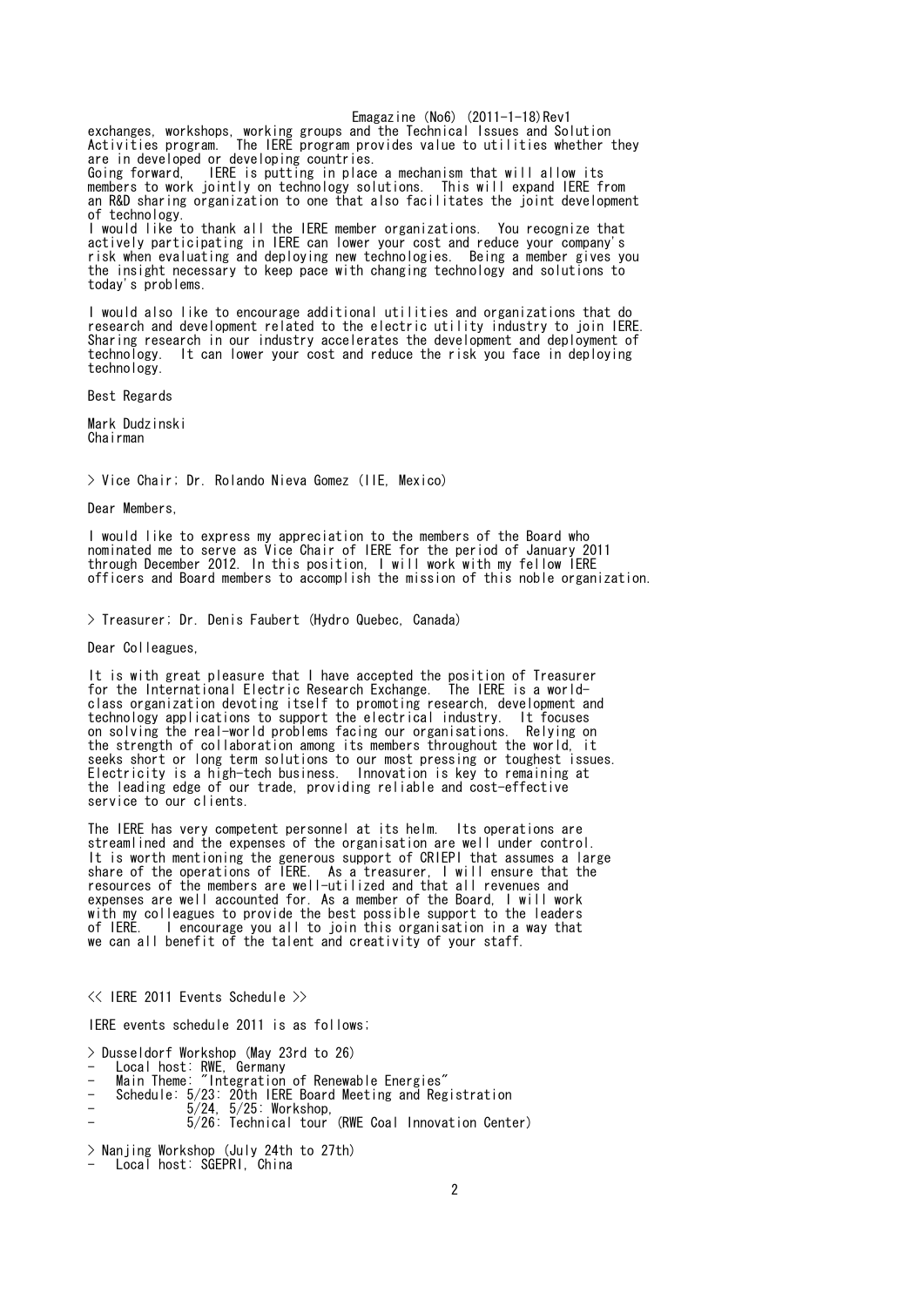Emagazine $(No6)$   $(2011-1-18)$ Rev1 Main Theme: "Smart Grid and Energy Efficiency' Main ineme.<br>Schedule: 7/24: Registration, - 7/25, 7/26: Workshop, - 7/27: Technical tour (SGEPRI laboratory) > IERE-PIESA TIS-Africa Forum (September; to be fixed) - Local host: ESKOM and PIESA - Main Theme: "Smart Electrification - the Technology Challenge" > 11th IERE General Meeting/Latin American Forum (October; to be fixed) - Local host: IIE (Instituto de Investigaciones Electricas), Mexico - Schedule: Day 1: IERE Board Meeting and Registration, - Day 2: IERE General Meeting, - Day 3: Latin American Forum, Day 4: Latin American Forum and Technical Tour > TIS-Asia Conference 2011 (November or December) - Day 1: Generation Session, - Day 2: Network Session,

Day 3: Special Session, Technical Tour

 $\ll$  2010 Topics  $\gg$ 

>Rome Workshop 2010 IERE-Enel Rome Workshop was held in Rome in April co-hosted by Enel and EDF. Although around 70 people registered to attend the workshop, 23 participants were able to come to Rome due to the volcanic ash from Iceland. Notwithstanding such accidents, it had very active discussions.

http://www.iere.jp/NonMembers/Activities/Workshop/Italy\_Workshop/index.html

>The 3rd TIS-Asia Steering Committee/Technical Committees meeting The meeting was successfully held at Shangri-La Hotel Kuala Lumpur in July co-hosted by TNB. The number of participants were around 80. In order to execute sustainable activities, a new mechanism based on holding a workshop or a seminar was proposed and approved.

http://www.iere.jp/NonMembers/Activities/TIS\_Asia/TIS2010/index.html

>19th Board meeting in Montreal 19th Board Meeting was held in November and following items were discussed and approved. -Review of the membership -Progress report from Nov. 2009 to Oct. 2010 -Accounting Report for 2009, 2010 and Budget Plan for 2011 -Mid-Term Action Plan for 2010-2012 -Activity Plan for 2011 -Board Election for 2011-2012

>The 10th IERE General Meeting & North American Forum The 10th GM & Forum was held successfully in HOTEL NELLIGAN, Montrea l from Nov. 1st to Nov. 5th. This meeting & forum was co-organized with Hydro Quebec, and was the memorial event as the 40th anniversary of Hydro-Quebec's Research Institute (IREQ). There were 84 participants from 12 countries (Canada, China, France, Germany,India, Italy, Japan, Mexico, Netherlands, South Africa, UK, USA).

http://www.iere.jp/NonMembers/Activities/General\_Meeting/GM10/1st.html

>The TIS-Asia Clean Coal Technology Workshop 2010 Clean Coal Technology Workshop 2010 was held successfully November 14-15 in Longyou, Zhejiang China, co-hosted with Shanghai Jiao Tong Univ. and Central Research Institute of Electrical Power Industry. It was the first Workshop of new attempts by Generation WG-1 of TIS-Asia Working Groups. There were 80 to 90 participants from China, Taiwan, Korea, Australia and Japan.

http://www.iere.jp/NonMembers/Activities/TIS\_Asia/TIS\_CCTWS/index.html